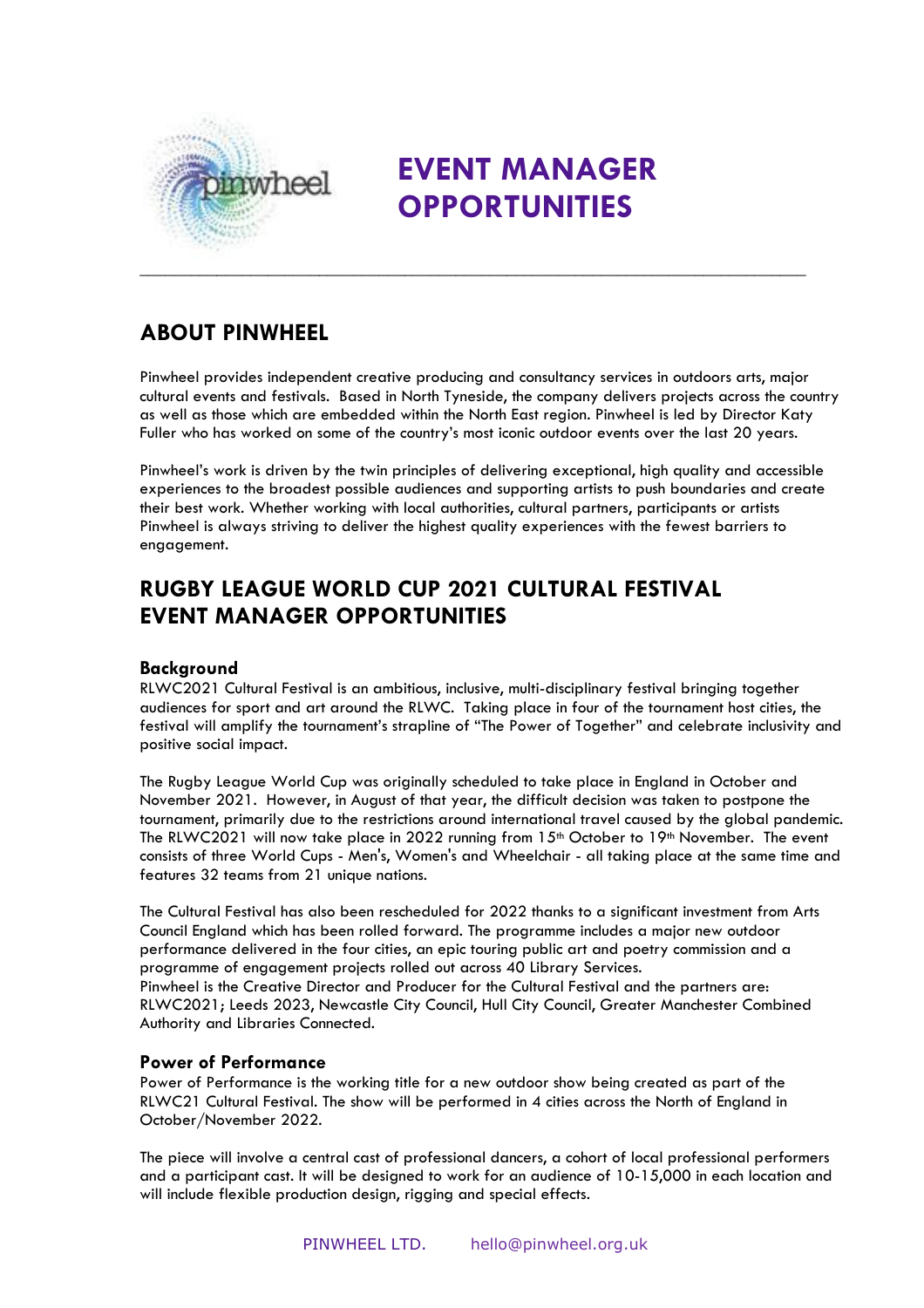## **Power of Poetry**

Power of Poetry is the public art strand of the program which will consist of mobile artworks which will tour various locations in the 4 cities for the 5 weeks of the tournament in October/November 2022.

### **Event Manager Overview**

Event Managers will form part of a delivery team which includes a Head of Operations responsible for overall delivery of the production and event management and Production Managers and Producers working centrally on each programme strand. The Event Managers will provide key production, event and logistical support in each location. We need a designated Event Manager for each location, but will happily consider where it is possible for candidates to take on more than one location where they have suitable experience and availability.

#### **Roles and Responsibilities**

- Work with the Head of Operations to develop event delivery plans for the events in one of the 4 locations
- Work with the Power of Performance and Power of Poetry Production Managers to ensure all equipment and staffing required locally is provided.
- Advise on suitable locations and site planning for the Power of Poetry
- Advise on site planning and produce detailed site plans for the Power of Performance.
- Scope required event infrastructure for both strands of the programme
- Source and manage contracts for required event and site infrastructure
- Work with the Head of Operations on development of the Event Management Plans
- Provide the main point of contact in the SAG process for both strands
- Work with the Head of Operations to ensure all licences, traffic orders and associated permissions are obtained for both strands
- Manage the budget for the event Infrastructure
- Source and manage required local staffing including stewards, security and medical
- Produce Risk Assessments and Method Statements for the event
- Manage Health and Safety of the event in each location
- Work with the rest of the delivery team to produce a detailed schedule for the event and ensure this is communicated
- Organise suitable welfare facilities and catering for all staff and artists
- Manage the build and de-rig of the event infrastructure in each location

#### **Person specification**

- A proven track record working as an event manager / production manager on outdoor cultural events
- In depth knowledge and experience of Health and Safety processes for large scale unfenced outdoor events in an urban environment
- Experience working in the city/location applying to work in and good local contacts
- Experience and willingness to work as part of a larger delivery team
- In depth knowledge of production infrastructure and technical systems for outdoor events
- Knowledge of current health and safety legislation essential.
- Experience managing integrated Health and safety management systems for events.
- Experience managing complex budgets and financial processes
- A relevant Health and Safety qualification
- Good communication and management skills
- Full UK Diving licence

#### **Dates**

These are freelance contracts, preferably with an immediate start and running to December 2022. It is expected the commitment will be around 15-20 days per location.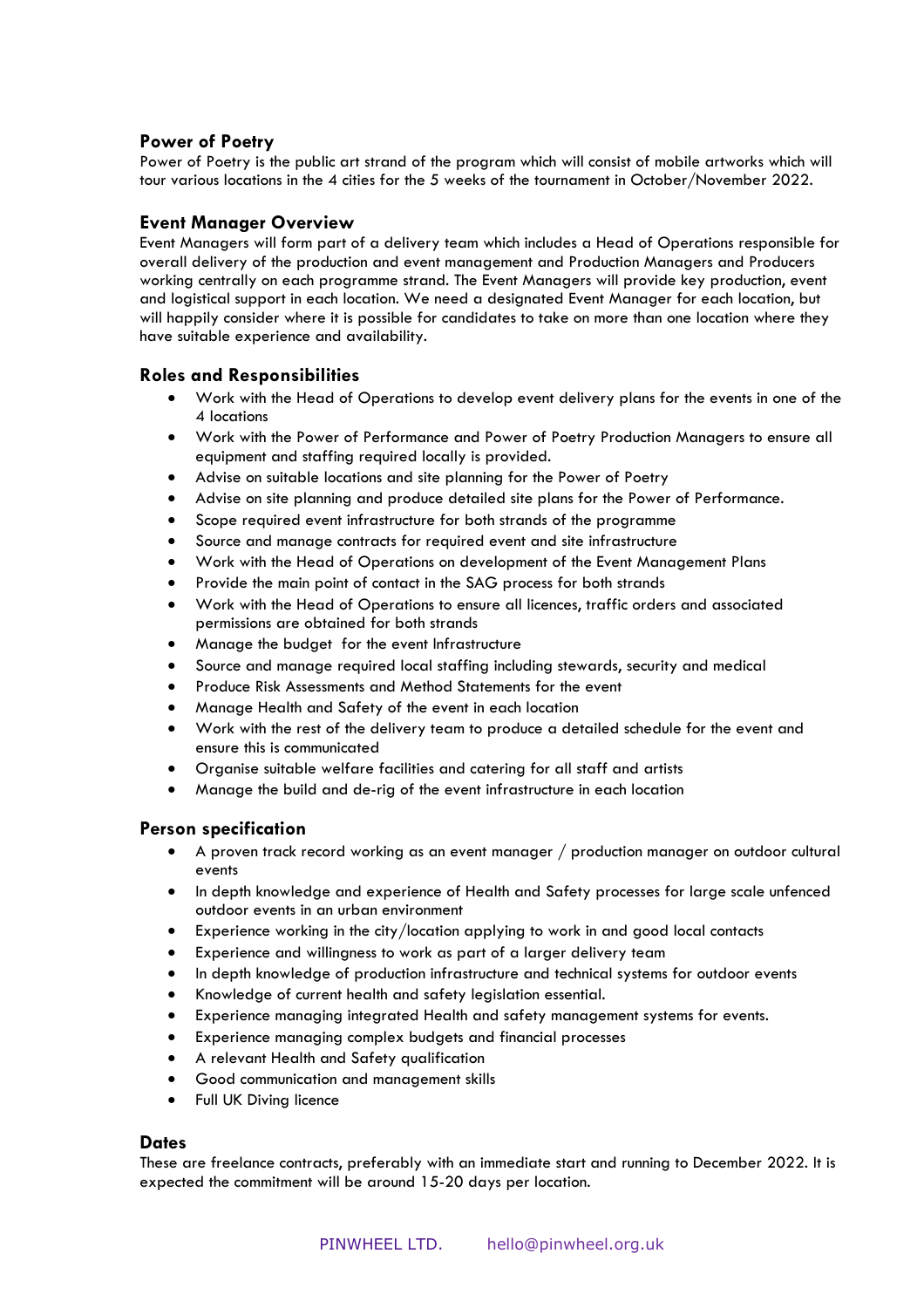The Power of poetry will run in the 4 cities concurrently from 15<sup>th</sup> October until the 19<sup>th</sup> November.

The dates for the Power of Performance in each location are listed below. The Event Manager would need to be available for these dates plus get-in /get-out in the location/s they are applying for.

th October – Newcastle nd October – Hull th October (tbc) – Leeds thNovember – Manchester

#### **Fee**

The fee for the Event Manager roles will be around £6000 per location dependant on final requirements and contracting.